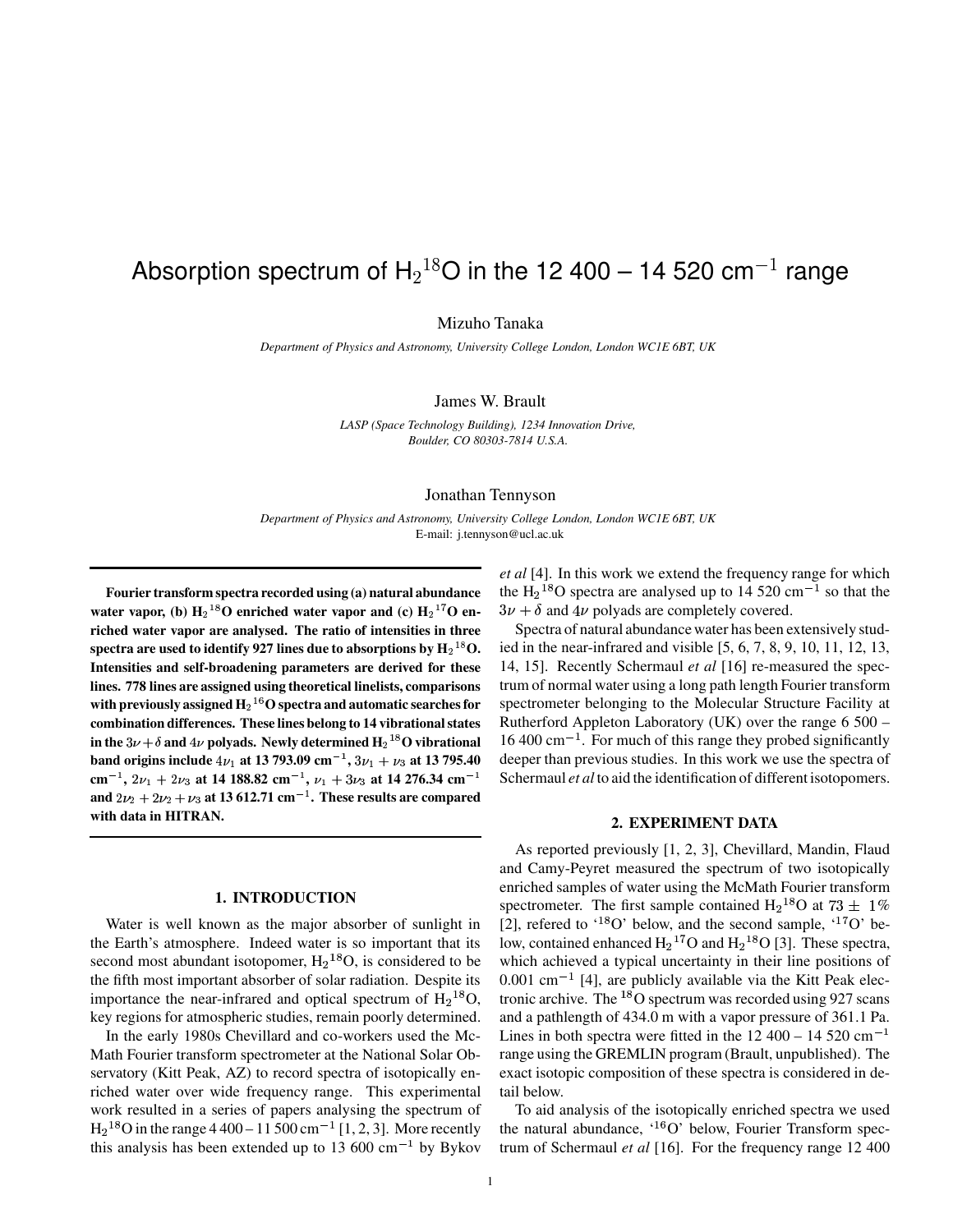– 14 520 cm<sup>-1</sup> the <sup>16</sup>O, <sup>18</sup>O and <sup>17</sup>O spectra were read into a spreadsheet and lines of the same frequency were aligned. The intensities of these were ratioed giving characteristic patterns which, for most lines and particularly for those appearing in all three spectra, facilitated their identification as belong to  $H_2^{16}O$ ,  $H<sub>2</sub><sup>17</sup>O$  or  $H<sub>2</sub><sup>18</sup>O$ . In this fashion 927 lines were definitely identified as belonging to  $H_2$ <sup>18</sup>O. Parameters for these lines were then extracted from the  $^{18}$ O spectrum and used for theoretical analysis. A complete list of these lines including intensities, scaled to natural abundance (see below) and self-broadening parameters are given in the electronic archive.

The exact isotopic composition of the  $^{18}$ O spectrum is of course crucial for determining accurate transition intensities. In this work we used the comparison between the three spectra to determine the factor by which the lines of  $H<sub>2</sub><sup>18</sup>O$  are enhanced in the  $^{18}$ O spectrum. To do this we used the following information: the total number of water molecules per  $cm^{-2}$  in each sample, the abundance of each species in the  $^{16}$ O spectrum (assumed to be natural abundance), the ratio of  $H_2^{16}O$  linestrengths in the  $^{17}$ O and  $^{18}$ O spectra relative to the  $^{16}$ O spectrum, and the ratio  $H<sub>2</sub><sup>17</sup>O$  and  $H<sub>2</sub><sup>18</sup>O$  linestrengths in the  $<sup>17</sup>O$  and  $<sup>18</sup>O$  spectra.</sup></sup> This procedure gives the ratio of  $H_2$ <sup>18</sup>O linestrengths in the <sup>18</sup>O to the  $^{16}$ O spectrum as 31.0 with an estimated error of 0.5. It also shows that the abundance of  $H_2^{17}O$  in the <sup>17</sup>O spectrum, which is yet to be analysed, is fairly small at only about 3% of the total water content. Our result is consistent with the previous analysis of Chevillard *et al* [2] whose published results can be used to give an enhancement of 30.7 with an error of 0.5. The linestrengths given in the electronic archive have therefore been divided by 31.0 to scale them to natural abundance.

#### **3. ANALYSIS**

Significant advances have been made in the analysis of optical spectra of water using variational calculations [12, 13, 17, 18]. In this work a variety of strategies were adopted to analyse the spectra. At lower frequencies some transitions, all belonging to the  $3\nu + \delta$  polyad, had previously been assigned by Bykov *et al* [4], who studied  $H_2$ <sup>18</sup>O up to 13 600 cm<sup>-1</sup>. Further 'trivial' assignments, ones linking energy levels previously determined experimentally, could be made using the upper energy levels so generated.

Initial assignments to new upper levels were then made by comparison with variational  $H_2$ <sup>18</sup>O line list generated by Partridge and Schwenke [17]. Although we were able to confirm many of these assignments by combination differences, it became apparent by comparison with known levels of  $H_2$ <sup>16</sup>O [19] that in many cases the vibrational labels taken from the line list were not correct. The transitions were therefore relabeled to obtain a consistent set of  $H_2$ <sup>18</sup>O energy levels. Particularly helpful in this regard was the ratio of  $H<sub>2</sub><sup>18</sup>O$  to  $H<sub>2</sub><sup>16</sup>O$  energy levels, which was found to be almost constant within a vibrational band and to only vary slightly between bands. Having established the structure of the  $H<sub>2</sub><sup>18</sup>O$  levels in the region of the  $3\nu + \delta$  and  $4\nu$  polyad, further assignments were made by

searching for combination differences using a small computer program. This analysis leads to the assignment of 778 of the  $927 \text{ H}_2$ <sup>18</sup>O lines. These assignments are given with the lines in the electronic archive.

Lines are assigned to 14 different upper vibrational levels. Three of these, (013), (112) and (211), were already extensively studied by Bykov *et al* [4]. The other states have not been previously observed for  $H<sub>2</sub><sup>18</sup>O$ . Our new assignments can be used to characterize further  $H_2$ <sup>18</sup>O energy levels. Table 1 gives newly derived energy levels for vibrational states (221), (400), (301), (202) and (103) which covers most of the new data. For these states, vibrational band origins have been determined at  $13612.71$ , 13 793.09, 13 795.40 14 188.82 and 14 276.34 cm<sup>-1</sup> respectively. The small splitting between the (400) and (301) band origins shows, as has been noted previously [12], that stretching states in the  $4\nu$  polyad for water are local-mode like. Table 1 therefore labels the vibrational states using both normal and local mode notations. All our levels, including 11 for (023), 9 for (122), 3 for (004) and one each for (141) and (042) are given in the electronic archive.

# **4. DISCUSSION AND CONCLUSIONS**

A major reason for analysing the  $H_2$ <sup>18</sup>O spectra presented here is so that the data can be included in databases for use in atmospheric and other models. HITRAN [20] contains 47 transitions assigned to  $H<sub>2</sub><sup>18</sup>O$  in the region studied here, which are confined to the frequency range  $13608 - 13893$  cm<sup>-1</sup>. The source of these data is unknown to us. Our analysis confirms the assignments given in HITRAN, the only exceptions being the line at 13 847.279 cm<sup>-1</sup>, which we assign to  $3_{13} - 2_{12}$  301-000 but whose assignment is mis-typed in HITRAN, and the  $4_{14} - 5_{15}$  line from the same band which we find at 13 677.624  $\text{cm}^{-1}$  as opposed to 13 677.131cm<sup>-1</sup> in HITRAN.

Figure 1 compares the intensities given in HITRAN with those derived here. For ease of analysis we plot the intensities from the  $^{18}$ O spectrum directly without scaling for enhanced  $H<sub>2</sub><sup>18</sup>O$  abundance. The ratio of our intensities to HITRAN is  $36.5 \pm 17.3$ . This result is consistent with our result of  $31.0 \pm 10.5$ 0.5. The almost 50 % error is well outside our error estimates, even when allowance is made for the errors in the individual lines, and it would appear therefore that the larger uncertainty must be inherent to the HITRAN data.

In this work we have used three separate long path length Fourier transform spectra, recorded using water with different isotopic composition, to identify lines belonging to  $H_2$ <sup>18</sup>O. 927 lines have been so identified and 778 of them assigned using a variety of techniques. Comparison with known data for  $H_2^{16}O$ aided this process. The spectra analysed here include one containing enhanced  $H_2$ <sup>17</sup>O. It should be possible to apply the techniques used here to this spectrum.

## **ACKNOWLEDGMENTS**

We thank Roman Tolchenov and Nikolai Zobov for helpful discussion during the course of this work. This work was sup